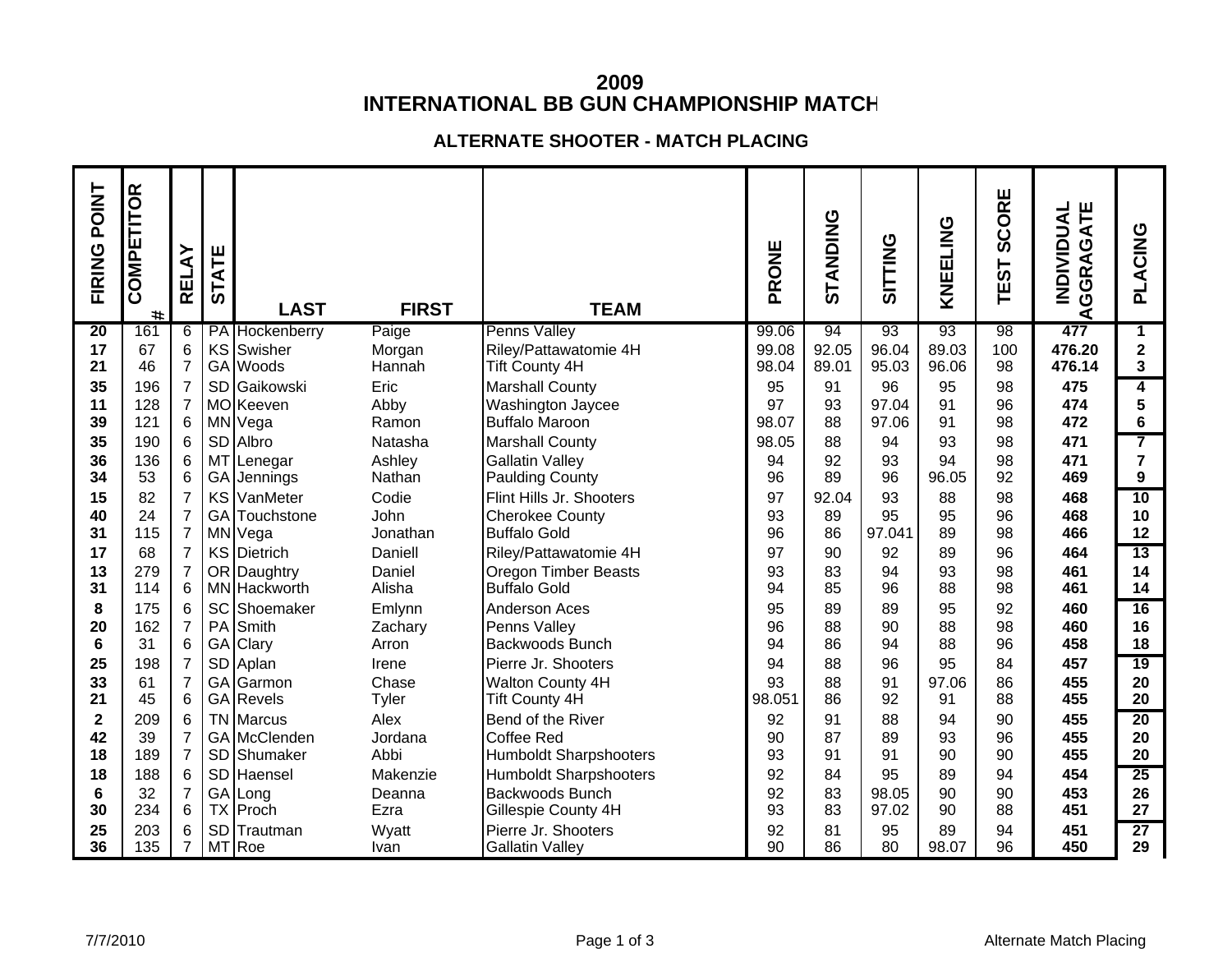## **2009 INTERNATIONAL BB GUN CHAMPIONSHIP MATCH**

#### **ALTERNATE SHOOTER - MATCH PLACING**

| FIRING POINT            | COMPETITOR<br># | RELAY               | ATE<br>55 | <b>LAST</b>                  | <b>FIRST</b>   | <b>TEAM</b>                                       | PRONE    | STANDING | <b>SITTING</b> | KNEELING | SCORE<br><b>TEST</b> | GGRAGATE<br><b>INDIVIDUAL</b><br>⋖ | PLACING  |
|-------------------------|-----------------|---------------------|-----------|------------------------------|----------------|---------------------------------------------------|----------|----------|----------------|----------|----------------------|------------------------------------|----------|
| 7                       | 11              | 6                   |           | AL Richardson                | Sammy          | Shelby Co. Shooting Sports Assc.                  | 95       | 87       | 91             | 87       | 90                   | 450                                | 29       |
| 42                      | 38              | 6                   |           | GA Tatum                     | Carrie         | Coffee Red                                        | 90       | 90       | 89             | 87       | 94                   | 450                                | 29       |
| 5                       | 169             | $\overline{7}$      |           | PA Bortner                   | Kelsey         | Harrisburg H&A BBG Rifleman                       | 97       | 73       | 90             | 93       | 96                   | 449                                | 32       |
| 33                      | 56              | 6                   |           | GA Hardin                    | Hannah         | Walton County 4H                                  | 91       | 90       | 94             | 88       | 86                   | 449                                | 32       |
| 30                      | 230             | $\overline{7}$      |           | <b>TX</b> James              | Langston       | Gillespie County 4H                               | 95       | 91       | 90             | 95       | 78                   | 449                                | 32       |
| 40                      | 25              | 6                   |           | GA Tyrolt                    | Grant          | <b>Cherokee County</b>                            | 90       | 83<br>83 | 91             | 92<br>82 | 92                   | 448                                | 35<br>36 |
| 14                      | 75<br>155       | $\overline{7}$      |           | <b>KS Harrity</b><br>NE Hier | Hannah<br>Ben  | <b>Wyandotte County</b>                           | 94<br>95 | 84       | 90             | 88       | 98<br>90             | 447<br>446                         | 37       |
| 23<br>34                | 54              | 6<br>$\overline{7}$ |           | <b>GA</b> Banks              | Justin         | Homestead 4H                                      | 94       | 86       | 89<br>93       | 94       | 78                   | 445                                | 38       |
| 24                      | 237             | $\overline{7}$      |           | <b>TX</b> Sultemeier         | Ross           | <b>Paulding County</b><br><b>Blanco County 4H</b> | 91       | 86       | 91             | 85       | 90                   | 443                                | 39       |
| 10                      | 86              | $\overline{7}$      |           | KS Pearson                   |                | Jefferson County 4H                               | 91       | 82       | 92             | 91       | 86                   | 442                                | 40       |
| 13                      | 277             | 6                   |           | OR Ranes                     | Mindy          | <b>Oregon Timber Beasts</b>                       | 93       | 82       | 89             | 86       | 92                   | 442                                | 40       |
| 27                      | 96              | $\overline{7}$      |           | KS Renyer                    | Eric           | Jackson/Nemaha Bullmasters                        | 86       | 87       | 88             | 87       | 94                   | 442                                | 40       |
| 19                      | 142             | $6\phantom{1}6$     |           | MT Kelly                     | Jon            | Laurel Shooting Ed Program                        | 93       | 81       | 91             | 85       | 90                   | 440                                | 43       |
| 28                      | 17              | 6                   |           | AR Seideman                  | Kristen        | Washington County 4H                              | 92       | 79       | 92             | 89       | 88                   | 440                                | 43       |
| $\overline{\mathbf{2}}$ | 210             | $\overline{7}$      |           | TN Tinkle                    | John Allen     | Bend of the River                                 | 89       | 83       | 89             | 85       | 94                   | 440                                | 43       |
| 8                       | 176             | $\overline{7}$      |           | SC Christenbury              | Graylyn        | Anderson Aces                                     | 92       | 76       | 96             | 85       | 90                   | 439                                | 46       |
| 14                      | 74              | $6\phantom{1}6$     |           | KS Gardner                   | Serra          | <b>Wyandotte County</b>                           | 87       | 83       | 90             | 85       | 92                   | 437                                | 47       |
| 5                       | 168             | 6                   |           | PA Hohney                    | Jordan         | Harrisburg H&A BBG Rifleman                       | 86       | 84       | 87             | 86       | 94                   | 437                                | 47       |
| 11                      | 129             | 6                   |           | MOKeeven                     | Melissa        | Washington Jaycee                                 | 96       | 81       | 92             | 86       | 80                   | 435                                | 49       |
| 4                       | 149             | $\overline{7}$      |           | MT Hartley                   | Anastasia      | <b>Glendive Lead Devils</b>                       | 96       | 83       | 87             | 78       | 90                   | 434                                | 50       |
| 24                      | 240             | $\,6\,$             |           | <b>TX Dowdy</b>              | Caleb          | <b>Blanco County 4H</b>                           | 89       | 77       | 86             | 85       | 92                   | 429                                | 51       |
| 4                       | 146             | $6\phantom{1}6$     |           | MT Crisafulli                | Jameson        | <b>Glendive Lead Devils</b>                       | 89       | 70       | 90             | 79       | 96                   | 424                                | 52       |
| 15                      | 81              | 6                   |           | KS Bruner                    | Jesse          | Flint Hills Jr. Shooters                          | 90       | 78       | 89             | 82       | 84                   | 423                                | 53       |
| 3                       | 264             | 6                   | WI        | Durst                        | Zach           | <b>Richland Area Jaycees</b>                      | 87       | 72       | 87             | 92       | 82                   | 420                                | 54       |
| 39                      | 122             | $\overline{7}$      |           | MN Schmidt                   | Cody           | <b>Buffalo Maroon</b>                             | 86<br>79 | 70       | 85             | 82       | 96                   | 419                                | 55       |
| 27<br>26                | 94<br>254       | 6<br>6              |           | KS Meggison<br>VA Cash       | Jason<br>Ryan  | Jackson/Nemaha Bullmasters<br>Amherst 4H          | 84       | 78<br>84 | 83<br>77       | 90<br>86 | 88<br>86             | 418<br>417                         | 56<br>57 |
| 3                       | 266             | $\overline{7}$      | WI        | Dobbs                        | Dalton         | <b>Richland Area Jaycees</b>                      | 91       | 71       | 85             | 86       | 84                   | 417                                | 57       |
| 37                      | 214             | $\,6$               |           | TN Brown                     | Anna           | <b>Livingston JC Pioneers</b>                     | 92       | 81       | 89             | 78       | 72                   | 412                                | 59       |
| 22                      | 273             | $\overline{7}$      |           | NE Olson                     | <b>Bryce</b>   | Dead Eye Shooters                                 | 91       | 65       | 87             | 84       | 84                   | 411                                | 60       |
| 26                      | 257             | $\overline{7}$      |           | VA Lee                       | Trey           | Amherst 4H                                        | 82       | 75       | 83             | 80       | 90                   | 410                                | 61       |
| 37                      | 217             | $\overline{7}$      |           | TN Robbins                   | <b>Brigham</b> | Livingston JC Pioneers                            | 89       | 69       | 79             | 91       | 74                   | 402                                | 62       |
| 7/7/2010                |                 |                     |           |                              |                | Page 2 of 3                                       |          |          |                |          |                      | <b>Alternate Match Placing</b>     |          |